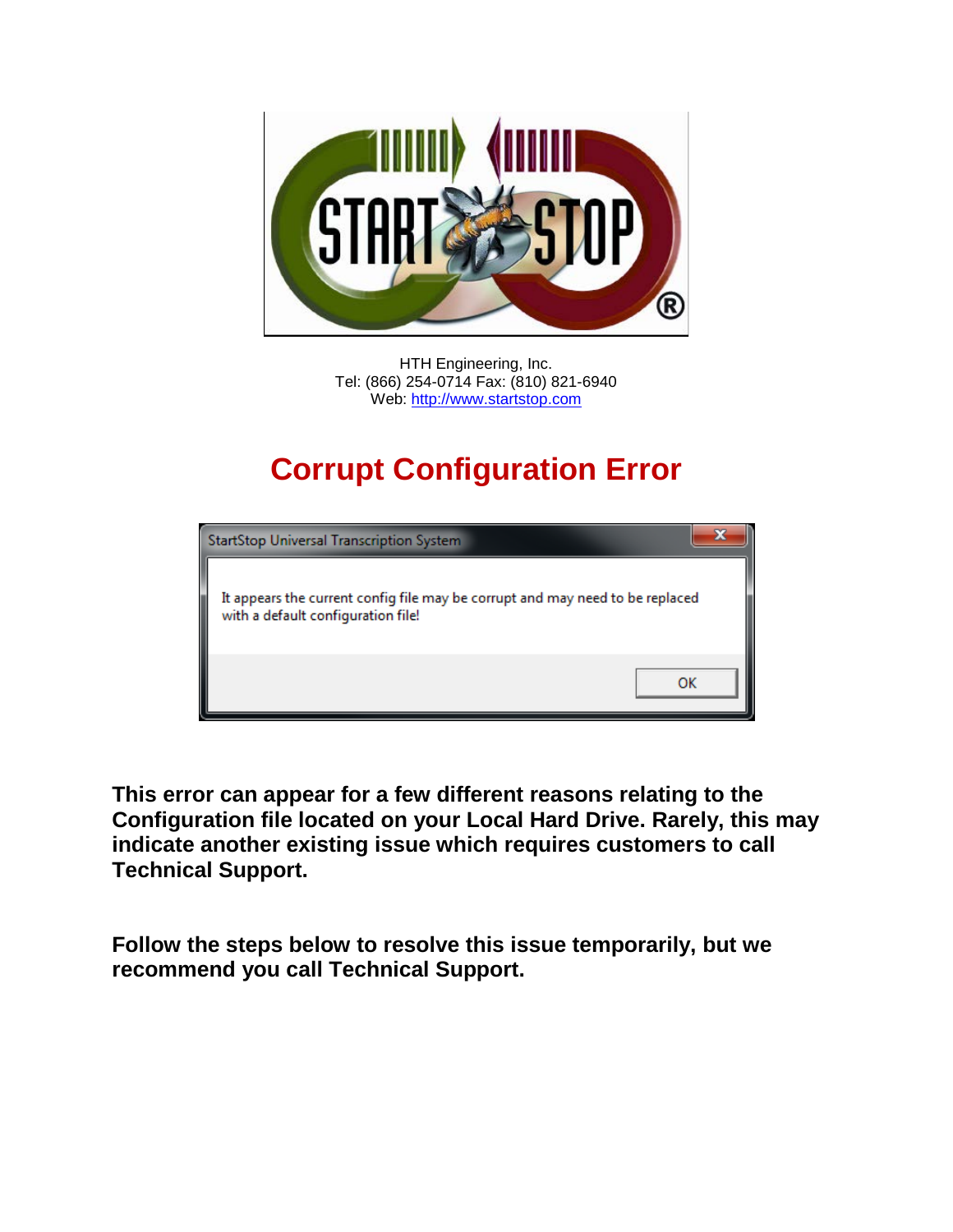**1. The Configuration file is located inside a Hidden Folder called: PROGRAM DATA. (To UN-HIDE folders see below…)**

|                                                                              |                      |  |                                                                            |                                       |                     |                | أكريها | $\mathbf{x}$ |  |
|------------------------------------------------------------------------------|----------------------|--|----------------------------------------------------------------------------|---------------------------------------|---------------------|----------------|--------|--------------|--|
|                                                                              |                      |  | Computer ▶ OS (C:) ▶                                                       |                                       | M<br>$\mathbf{v}$ . | Search OS (C:) |        | ۹            |  |
| Edit<br>View<br>File                                                         | <b>Tools</b><br>Help |  |                                                                            |                                       |                     |                |        |              |  |
| <b>D</b> Open<br>Organize $\blacktriangledown$                               |                      |  | Include in library $\blacktriangledown$<br>Share with $\blacktriangledown$ | Burn<br>New forder                    |                     | (U) Shred File | 肛      |              |  |
|                                                                              | ▲                    |  | y<br>Name                                                                  | Date mornied                          | Type                | Size           |        |              |  |
| Libraries                                                                    |                      |  | 7d09926424bad1310400d29c7e7b                                               | 12/20/2013 9:48 AM                    | File folder         |                |        |              |  |
| Documents                                                                    |                      |  | Adobe Muse CC 2014                                                         | /20/2015 9:42 AM                      | File folder         |                |        |              |  |
| Music                                                                        | Ξ                    |  | donate                                                                     | 9/5/2010 11:13 AM                     | File folder         |                |        |              |  |
| Pictures<br>Videos<br>Ħ<br><b>R</b> Homegroup                                |                      |  | Hog121-HTML                                                                | 12/20/2013 3:35 PM                    | File folder         |                |        |              |  |
|                                                                              |                      |  | <b>MSOCache</b>                                                            | 5/1/2014 10:50 AM                     | File folder         |                |        |              |  |
|                                                                              |                      |  | PerfLogs                                                                   | 7/13/2009 11:20 PM                    | File folder         |                |        | No preview   |  |
|                                                                              |                      |  | <b>Program Files</b>                                                       | 11/26/2014 7:32 AM                    | File folder         |                |        | available.   |  |
| Computer                                                                     |                      |  | Program Files (x86                                                         | 3/6/2015 10:31 AM                     | File folder         |                |        |              |  |
| $\frac{1}{N}$ OS (C:)                                                        |                      |  | ProgramData                                                                | 3/6/2015 10:31 AM                     | File folder         |                |        |              |  |
| HP_RECOVERY                                                                  |                      |  |                                                                            | Remove WAT v2.2.5.2 - Windows 7 Activ | 9/5/2010 3:30 PM    | File folder    |        |              |  |
| ø<br>CD Drive (F:) N!                                                        |                      |  | rht                                                                        | 1/20/2014 6:05 AM                     | File folder         |                |        |              |  |
| CD Drive (G:)<br>Ø.                                                          |                      |  | swsetup                                                                    | 12/18/2013 10:55                      | File folder         |                |        |              |  |
| $\overline{m}_{\overline{m}}$ Paul's Data (H:) $\overline{m}_{\overline{n}}$ |                      |  | SYSTEM.SAV                                                                 | 12/18/2013 10:51<br>m,                | File folder         |                |        |              |  |
|                                                                              |                      |  |                                                                            |                                       |                     |                |        |              |  |
| ProgramData Date modified: 3/6/2015 10:31 AM<br>File folder                  |                      |  |                                                                            |                                       |                     |                |        |              |  |

## **To reveal Hidden Folders: Open Windows Explorer and select Organize.**

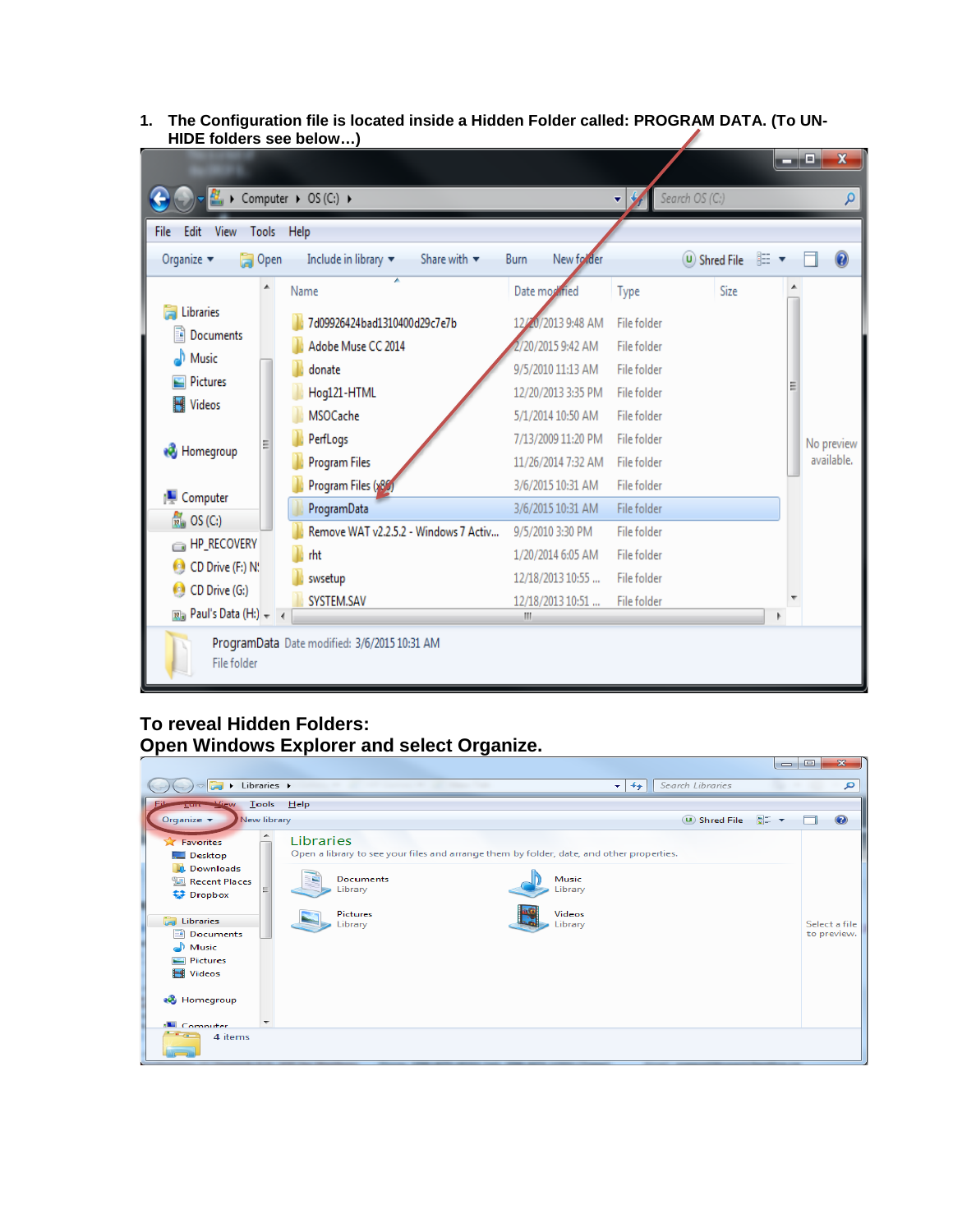

**Select Folder and Search Options, then click on VIEW tab. Select "Show hidden files, folders and drives." Click APPLY and then OK.**

| <b>Folder Options</b><br>View<br>General                                                                                                                                                                                                                                                                                                                                                                     |  |
|--------------------------------------------------------------------------------------------------------------------------------------------------------------------------------------------------------------------------------------------------------------------------------------------------------------------------------------------------------------------------------------------------------------|--|
| <b>Folder views</b><br>You can apply the view (such as Details or Icons) that<br>you are using for this folder to all folders of this type.<br>₩<br>Apply to Folders<br><b>Reset Folders</b>                                                                                                                                                                                                                 |  |
| Advanced settings:                                                                                                                                                                                                                                                                                                                                                                                           |  |
| <b>Files and Folders</b><br>Always show icons, never thumbnails<br>Always show menus<br>Ξ<br>Display file icon on thumbnails<br>Display file size information in folder tips<br>Display the full path in the title bar (Classic theme only)<br>Hidden files and folders<br>Don't show hidden files, folders, or drives<br>Show hidden files, folders, and drives<br>Hide empty drives in the Computer folder |  |
| Hide extensions for known file types<br>Hide protected operating system files (Recommended)                                                                                                                                                                                                                                                                                                                  |  |
| <b>Restore Defaults</b>                                                                                                                                                                                                                                                                                                                                                                                      |  |
| <b>OK</b><br>Cancel<br>Apply                                                                                                                                                                                                                                                                                                                                                                                 |  |

**You should now be able to view the Program Data folder.**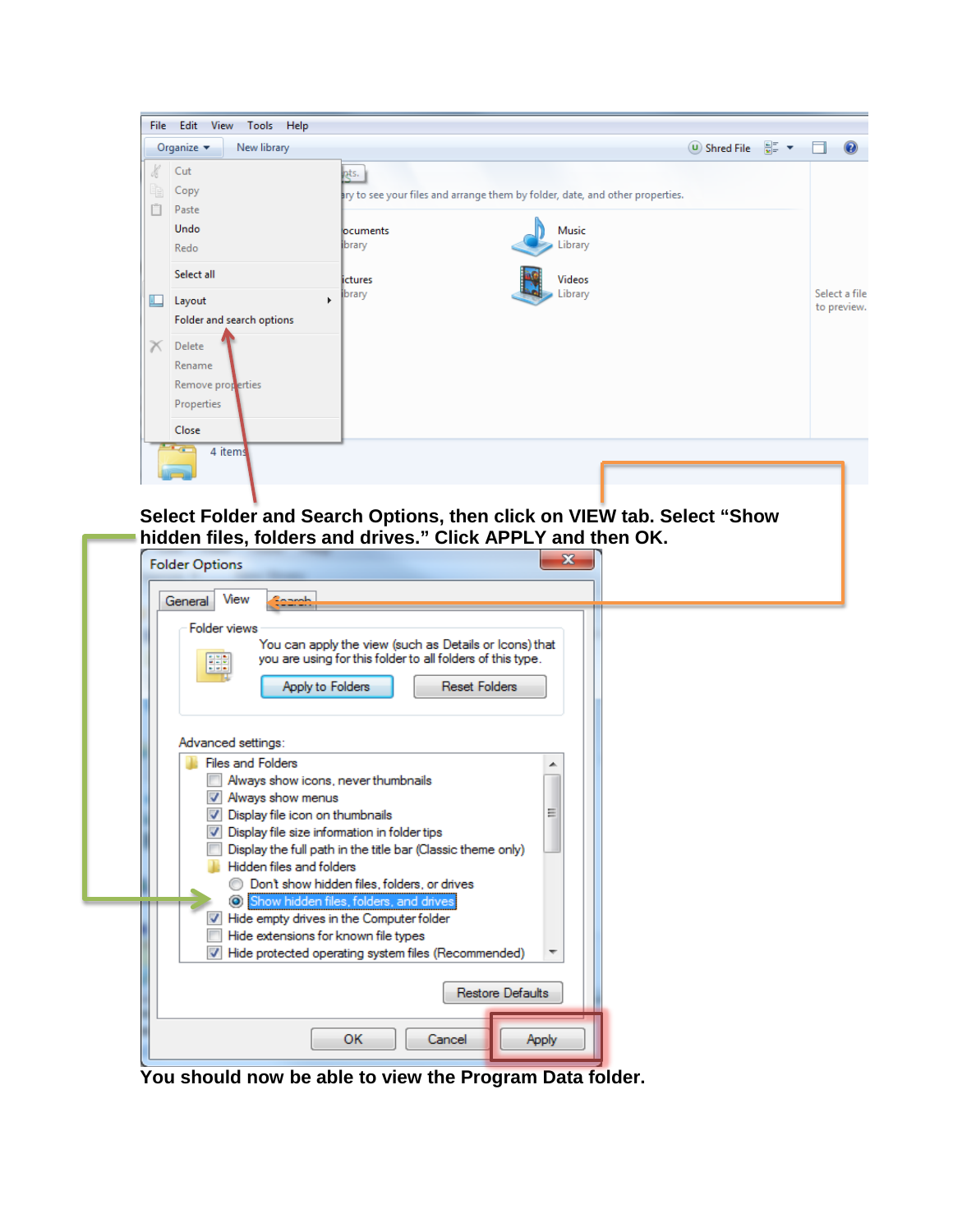**2. Select the HTH Engineering Folder; Select the Start Stop software folder that this issue is related to. (i.e. Start Stop Universal, Start Stop OmniVersal etc.) Select the Bin folder; Select the VirginConfigFiles folder.**

| $\begin{array}{c c c c c} \hline \multicolumn{3}{c }{\textbf{0}} & \multicolumn{3}{c }{\textbf{0}} \end{array}$<br>$\mathbf{x}$<br>« ProgramData > HTH Engineering, Inc > Start Stop Universal Transcription System > bin > VirginConfigFiles<br>Search VirginConfigFiles<br>$\mathbf{v}$ $\mathbf{t}$<br>م<br>Edit View Tools Help<br>File |                                                                                   |                                                  |                                |                                                                                               |  |  |
|---------------------------------------------------------------------------------------------------------------------------------------------------------------------------------------------------------------------------------------------------------------------------------------------------------------------------------------------|-----------------------------------------------------------------------------------|--------------------------------------------------|--------------------------------|-----------------------------------------------------------------------------------------------|--|--|
| Organize $\blacktriangledown$<br>Include in library $\blacktriangledown$                                                                                                                                                                                                                                                                    | Share with $\blacktriangledown$<br>New folder<br><b>Burn</b>                      |                                                  |                                | $\bullet$<br>$\overline{u}$ Shred File $\overline{u}$ $\overline{u}$ $\overline{u}$<br>$\Box$ |  |  |
| <b>Downloads</b><br>$\blacktriangle$<br>Name<br>Recent Places<br>dbv980.mdb<br><b>Dropbox</b><br>PedalsOT.cfg<br>PedalsV12.0.0.cfg<br><b>Exploration</b><br>Documents<br>Music<br>Pictures<br><b>M</b> Videos<br><b>&amp;</b> Homegroup                                                                                                     | ≖<br>Date modified<br>11/4/2005 9:58 AM<br>12/12/2012 11:55<br>9/15/2014 12:57 PM | Type<br>Microsoft Access<br>CFG File<br>CFG File | Size<br>196 KB<br>2 KB<br>2 KB | Select a file to preview.                                                                     |  |  |
| Computer<br>$\frac{1}{N}$ OS (C:)<br>$\bigoplus$ HP_RECOVERY $\bigtriangledown$<br>3 items State: 3 Shared                                                                                                                                                                                                                                  |                                                                                   |                                                  |                                |                                                                                               |  |  |

- **3. Copy the Pedalsxxx.cfg file (if there are two of them, copy both).**
- **4. Paste these files into the BIN folder: (Window previous to the Virgin Config files window)**

**(C:\Program Data\HTH Engineering\Start Stop Software\Bin.**

|                                                                                                               |                                                                            |                           |                   |           |  | $-\mathbf{x}$                                                   |  |  |
|---------------------------------------------------------------------------------------------------------------|----------------------------------------------------------------------------|---------------------------|-------------------|-----------|--|-----------------------------------------------------------------|--|--|
| > Computer > OS (C:) > ProgramData > HTH Engineering, Inc > Start Stop Universal Transcription System > bin > |                                                                            |                           |                   |           |  | $\mathbf{v}$ $\mathbf{t}$<br>Search bin<br>م                    |  |  |
| View Tools Help<br>Edit<br><b>File</b>                                                                        |                                                                            |                           |                   |           |  |                                                                 |  |  |
| Open<br>Organize $\blacktriangledown$                                                                         | Include in library $\blacktriangledown$<br>Share with $\blacktriangledown$ | New folder<br><b>Burn</b> |                   |           |  | $\circledcirc$<br>$\overline{u}$ Shred File $\overline{v}$<br>n |  |  |
| <b>La</b> Downloads                                                                                           | Name                                                                       | Date modified             | Type              | Size      |  |                                                                 |  |  |
| Recent Places                                                                                                 | <b>BookMarks</b>                                                           | 12/27/2014 9:16 PM        | File folder       |           |  |                                                                 |  |  |
| Dropbox                                                                                                       | <b>BookMarksRecord</b>                                                     | 12/4/2014 11:31 AM        | File folder       |           |  |                                                                 |  |  |
| <b>Libraries</b><br>m<br>Documents<br>Music<br>Pictures                                                       | <b>CODECS</b>                                                              | 12/3/2014 2:23 PM         | File folder       |           |  |                                                                 |  |  |
|                                                                                                               | <b>DVX</b>                                                                 | 11/21/2014 10:56          | File folder       |           |  |                                                                 |  |  |
|                                                                                                               | <b>Nice Install</b>                                                        | 11/21/2014 10:56          | File folder       |           |  |                                                                 |  |  |
|                                                                                                               | temp                                                                       | 3/9/2015 12:26 PM         | File folder       |           |  |                                                                 |  |  |
|                                                                                                               | <b>VirginConfigFiles</b>                                                   | 12/3/2014 2:22 PM         | File folder       |           |  | No preview available.                                           |  |  |
| Videos                                                                                                        | $\blacksquare$ acm100.exe                                                  | 10/25/2006 5:59 PM        | Application       | 161 KB    |  |                                                                 |  |  |
| <b>&amp;</b> Homegroup                                                                                        | 인 C!%ProgramData%HTH Engineering, Inc                                      | 2/16/2015 2:32 PM         | Microsoft Access  | 256 KB    |  |                                                                 |  |  |
|                                                                                                               | CR11.5MMSetup.msi                                                          | 11/26/2012 11:08          | Windows Installer | 90,042 KB |  |                                                                 |  |  |
| لتيال                                                                                                         | dbv980.mdb                                                                 | 11/4/2005 9:58 AM         | Microsoft Access  | 196 KB    |  |                                                                 |  |  |
| Computer<br>$\mathbb{R}$ OS (C:)                                                                              | dbv980NW.mdb                                                               | 8/26/2008 8:19 AM         | Microsoft Access  | 212 KB    |  |                                                                 |  |  |
| $\Box$ HP_RECOVERY $\div$ 4                                                                                   | dcom95.exe                                                                 | 10/25/2006 5:00 PM<br>m.  | Application       | 1,201 KB  |  |                                                                 |  |  |
| VirginConfigFiles<br>File folder                                                                              | State: <b>33</b> Shared<br>Date modified: 12/3/2014 2:22 PM                | Shared with: Everyone     |                   |           |  |                                                                 |  |  |

- **5. Restart the Start Stop software. It should ask you to reset the Pedal configuration.**
- **6. As stated earlier, this walk-through may resolve this issue but we recommend you call Technical Support to verify this (866-254-0714)**